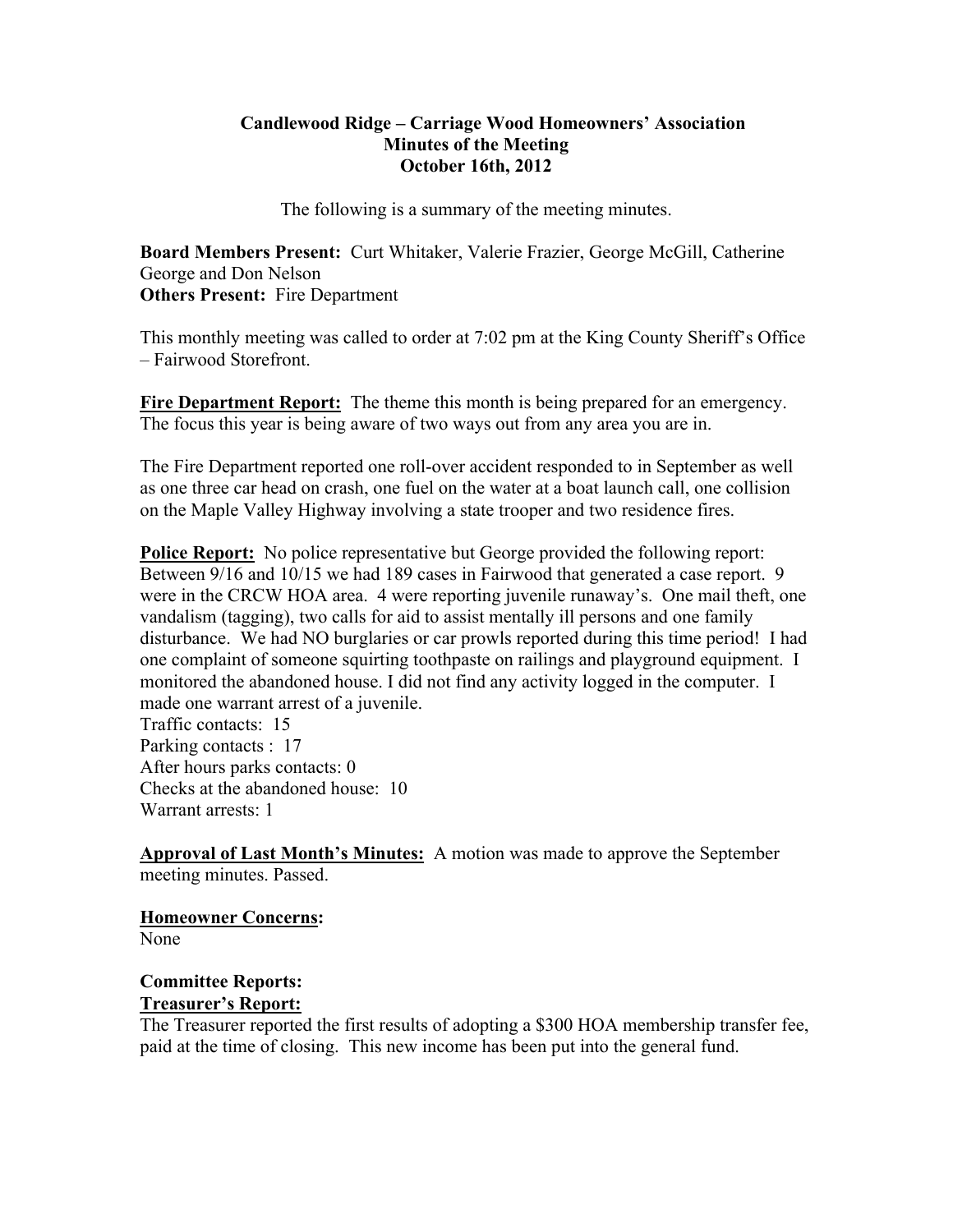The treasurer recommended that we increase the HOA annual fees 3% per year as allowed in our governing documents. His recommendation was voted on and was passed. This increase was put in the preliminary 2013 budget which was discussed in detail and modified slightly. The 2013 budget will be presented at the annual meeting (currently scheduled for January  $22<sup>nd</sup>$ ).

In order to save about \$5000 per year, the suggestion was made to stop paying for the Fairwood Flyer and allow homeowners to get the minutes from the monthly Board meetings from the CRCW WEB site. This suggestion will be investigated. The minutes are currently available from the WEB site and are there prior to their publication in the Flyer.

# **ACC Report:**

ACC requests slowed down with just a couple of paint requests.

# **Common Areas Maintenance Report:**

- We continue to have branches and trees fall onto the paths at CR Park. Please contact me (George) at commonareas@crcwhoa.org or call 425-738-8611 #80 and leave a message if you notice any trees or branches at either park or any of the Common areas or entrances.
- We have had illegal dumping at CR Park. Please keep an eye out for cars parked at the Park after hours. Write down license plate numbers and description of car in case there is vandalism.
- The water will be turned back off at the parks.
- There is a coyote living at the CR park. Please keep cats and small dogs in the house as there have been pets disappearing from the area.
- Reminder only one political sign per lot per issue.

# **Complaints Negotiations Report:**

Reminder to all homeowners: All complaints must be signed and mailed in. They cannot be accepted via e-mail. If you get a letter, please contact the committee with your plans or issues. (For example, if you cannot do some work until an ACC form has been approved.)

The committee is working on several complaints. It closed 2 but received several new ones.

# **Capital Improvement Committee:**

Please contact the board if you have any ideas for Capital Improvements.

# **Legal and Insurance Report:**

No report.

#### **Nominating Committee**

John Utz is chair, Catherine George is a member. If you are interested in volunteering for this committee please contact the HOA president. We need at least one non board member on the committee. There will be two open seats next year. No report was provided.